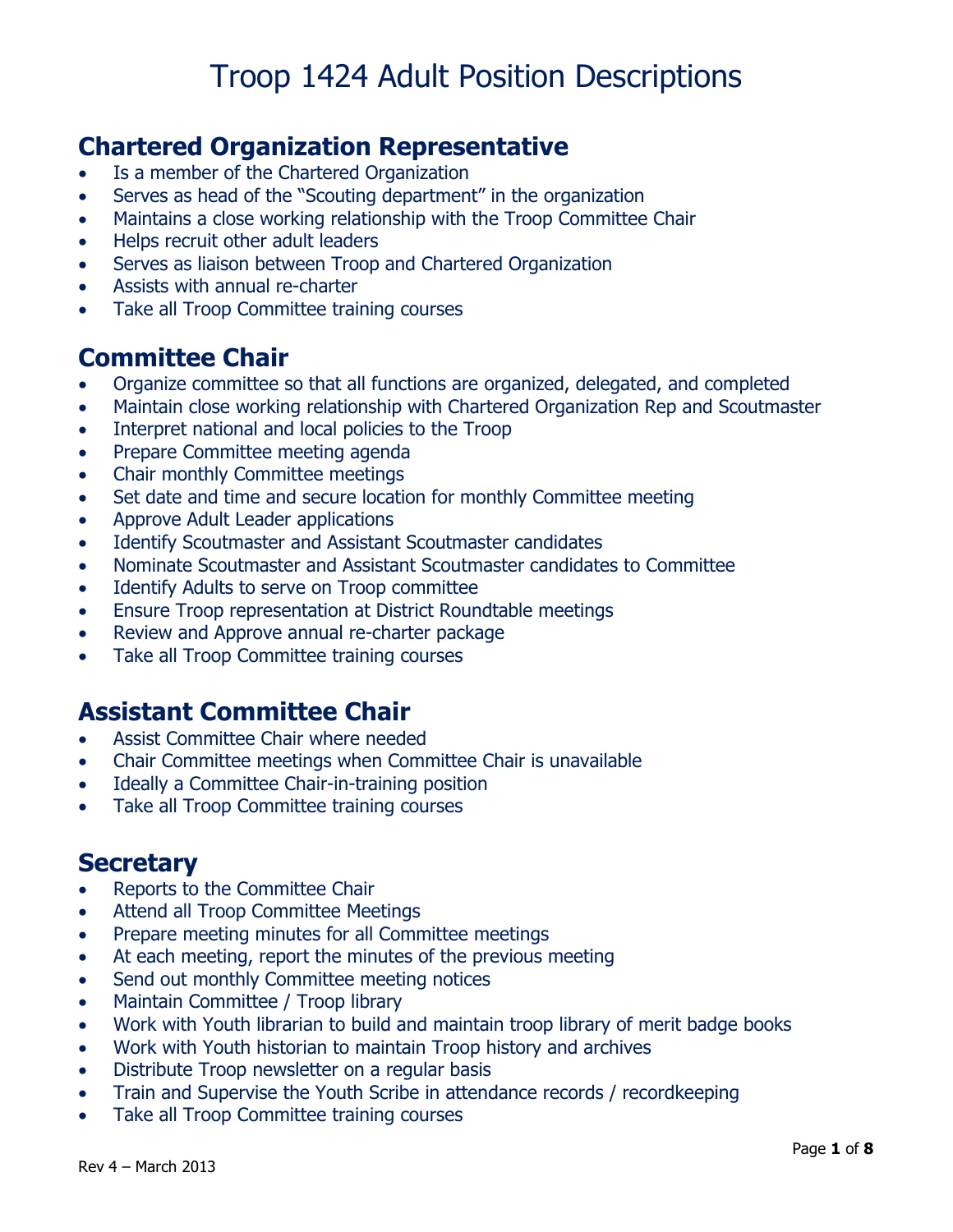#### **Treasurer**

- Reports to the Committee Chair
- Handle all Troop funds
- Pay bills on recommendation of Scoutmaster and authorization of Committee
- Maintain checking and savings accounts
- Lead in preparation of the annual Troop budget
- Present a budget update to the Committee at each meeting
- Take all Troop Committee training courses

### **Outdoor Coordinator**

- Reports to the Committee Chair
- Coordinate with individual campout leaders
- Make campout site reservations
- Prepare and submit tour plans to Council
- Maintain Camping records (including attendance) in Troopmaster
- Take all Troop Committee training courses

### **Advancement Coordinator (Records)**

- Reports to the Committee Chair
- Encourage Scouts to advance in rank
- Work with Youth Scribe to maintain all Scout attendance records in Troopmaster
- Maintain Scout & Adult achievement & rank records in Troopmaster
- Develop and Maintain a merit badge counselor list in Troopmaster
- Train other Committee members on Troopmaster
- Register all merit badge counselors with District / Council
- Reconcile Council Internet Advancement records with Troopmaster
- Take all Troop Committee training courses

### **Advancement Coordinator (BOR & COH)**

- Reports to the Committee Chair
- Encourage Scouts to advance in rank
- Arrange Troop Boards of Review (BOR) and Courts of Honor (COH)
- Train Adult Committee members on BOR duties and expectations
- Prepare advancement report to Council (online) prior to COH
- Obtain achievement and rank awards for Troop Courts of Honor
- Assist Scoutmaster handout awards at Courts of Honor
- Take all Troop Committee training courses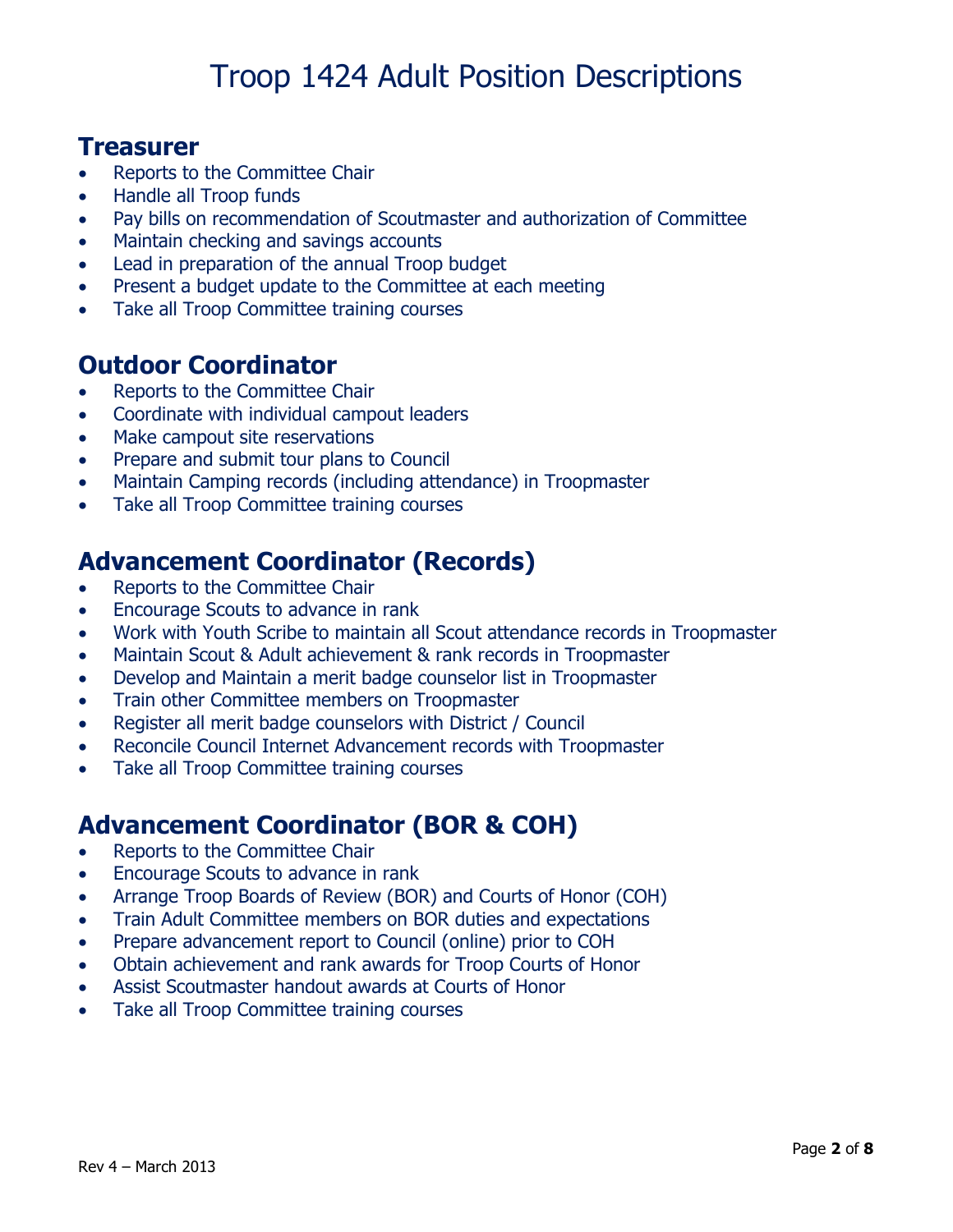## **Chaplain**

- Reports to the Committee Chair
- Provide a spiritual tone for Troop meetings and activities
- Give guidance to the Youth Chaplain Aide
- Give spiritual counseling service when needed or requested
- Take all Troop Committee training courses

### **Training Coordinator**

- Reports to the Committee Chair
- Ensure Troop leaders and committee members are aware of training opportunities
- Maintain Troop training records for all Scouts and Adults in Troopmaster
- Maintain inventory of up-to-date training materials, videos, and other resources
- Advise Committee on training status
- Ensure current Youth Protection (YPT) training for all registered leaders and adults attending campouts
- Be mindful of Youth Protection and Two-Deep leadership at all Troop activities
- Reconcile District / Council training records (myscouting.org) with Troopmaster
- Arrange Troop level training courses (Fast Start, Committee challenge, ILST, etc)
- Take all Troop Committee training courses

### **Quartermaster**

- Reports to the Committee Chair and works closely with the Scoutmaster Corps
- Supervise and help the troop procure camping equipment
- Work with the Youth Quartermaster on inventory, proper storage, and maintenance of all Troop equipment
- Make periodic safety checks on all Troop camping gear and encourage safe use of all Troop outdoor equipment
- Arrange for regular maintenance for Troop trailer
- Schedule regular gear shake-downs and recruit Scouts and Adults to help
- Report to the Troop Committee at each meeting
- Take all Troop Committee training courses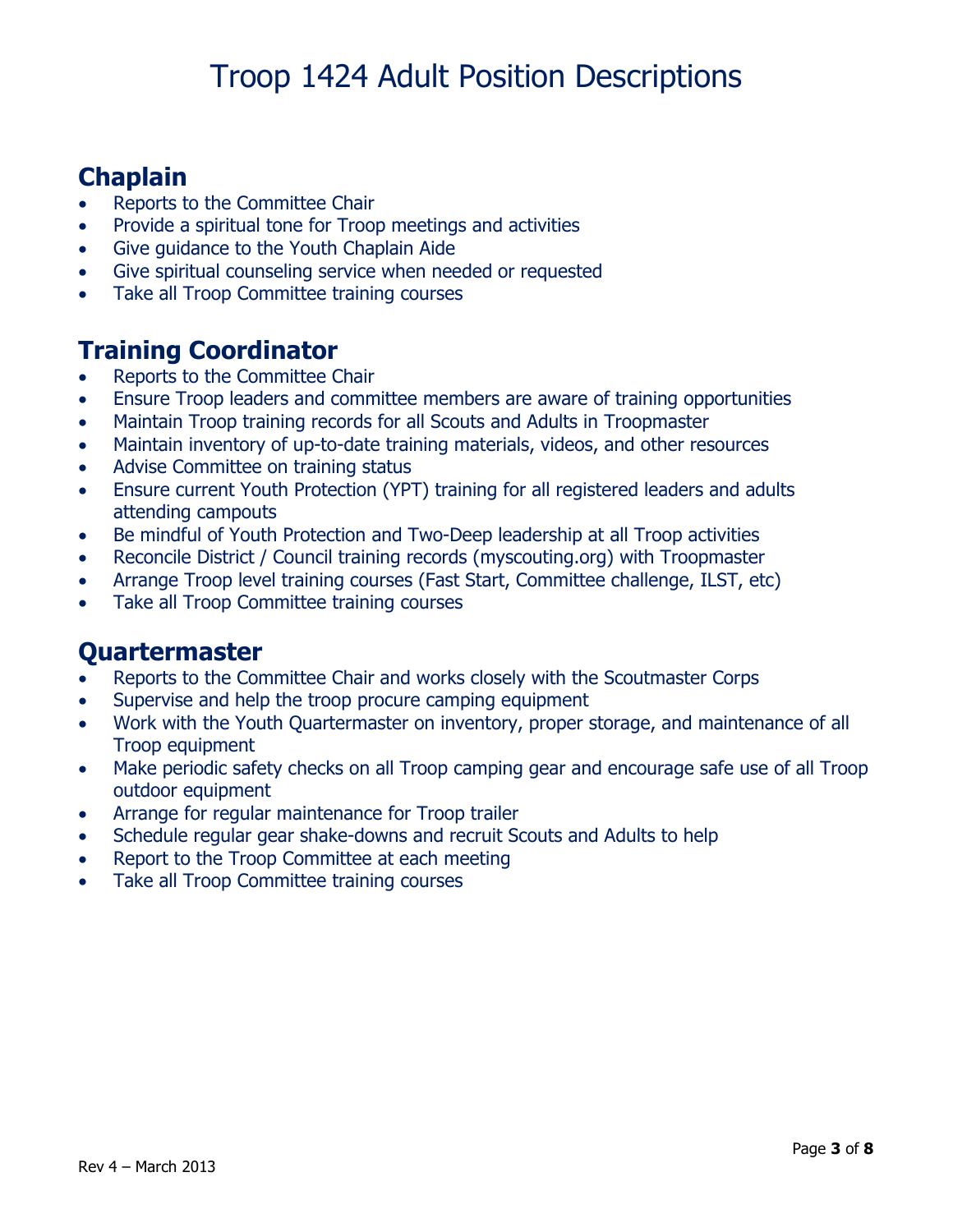### **Membership Coordinator**

- Reports to the Committee Chair
- Prepare and submit annual Troop re-charter
- Process applications for all new Scouts
- Obtain Scoutmaster signatures on all new Scout applications
- Process applications for all new Adult leaders
- Obtain CC and CO Rep signatures on all new Adult applications
- Maintain Scout and Adult membership information in Troopmaster
- Lead Webelos recruitment efforts on behalf of the Troop
- Develop and maintain relationship with local Cub Scout packs and pack committee leaders
- Attend Pack meetings & Pack Committee Mtgs to maintain relationship
- Arrange for Troop participation in Cub Scout Rally Night
- Arrange for Troop participation in Meet the Troops night for Webelos Scouts
- Coordinate Pack participation with our Troop on Webelos Woods campout
- Coordinate Pack participation with our Troop on January (Webelos) campout
- Arrange for a Webelos Pin day with local Webelos dens
- Maintain Troop Frequently Asked Questions (FAQs) for new Scouts
- Maintain Troop Information Package for new Scouts
- Develop ideas for new Scout recruitment
- Take all Troop Committee training courses

#### **New Scout Parent Coordinator**

- Reports to the Committee Chair
- Maintain New Parent Troop Orientation presentation
- Arrange New Parent Troop Orientation meetings
- Arrange Webelos Parent Orientation meetings prior to Webelos campouts
- Encourage New Parents to participate in leadership roles
- Take all Troop Committee training courses

### **Fundraising Coordinator**

- Reports to the Committee Chair
- Plan all fundraising activities during the year (Popcorn, Scout Fair books, Garage sale, car washes, etc)
- Identify leaders for each of the fundraising activities
- Focal point for new fundraising ideas / opportunities
- Ensure Garage sale activities are planned and on schedule
- Take all Troop Committee training courses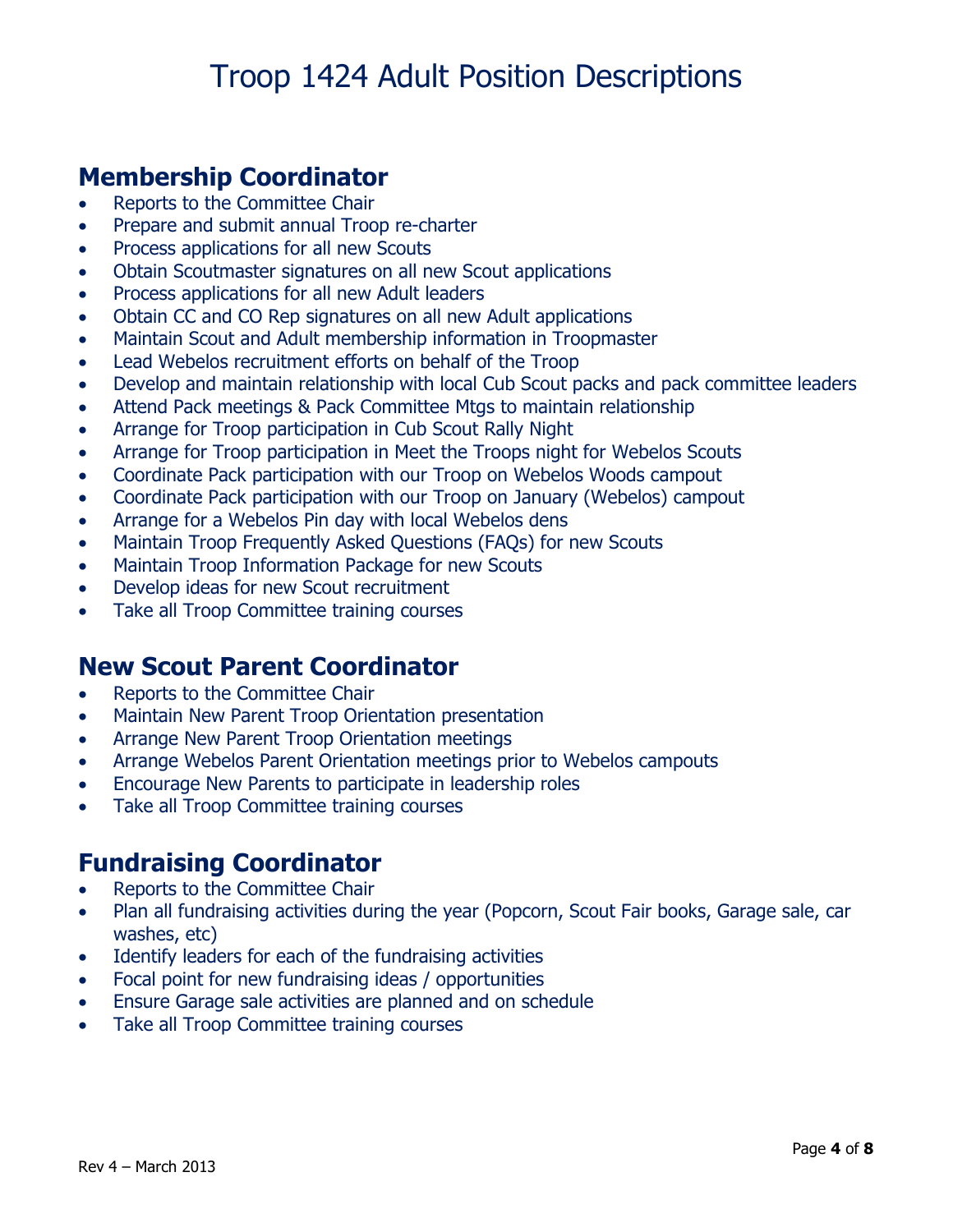## **Service Project Coordinator**

- Reports to the Committee Chair
- Focal point for Troop service project opportunities
- Communicate service project opportunities to the Troop
- Maintain Scout service project records in Troopmaster
- Maintain Adult service project records in Troopmaster
- Submit service project records online to at myscouting.org
- Take all Troop Committee training courses

### **Health & Safety Coordinator**

- Reports to the Committee Chair
- Maintain Troop health forms including immunization records and insurance info
- Advise campout leaders on missing health forms for campout participants
- Advise Campout leaders on appropriate sections of health forms needed for campouts
- Maintain Troop First Aid kit
- Report at Committee meetings
- Take all Troop Committee training courses

#### **Communications Coordinator**

- Reports to the Committee Chair
- Maintain Troop E-mail distribution list
- Maintain Scout and Adult contact information in Troopmaster
- Distribute all Troop-wide communications via email
- Take all Troop Committee training courses

### **Journey To Excellence (JTE) Coordinator**

- Reports to the Committee Chair
- Maintain Troop JTE records in Troopmaster
- Maintain Troop JTE spreadsheet
- Advise Troop committee on JTE status
- Prepare and submit JTE summary along with Troop re-charter
- Take all Troop Committee training courses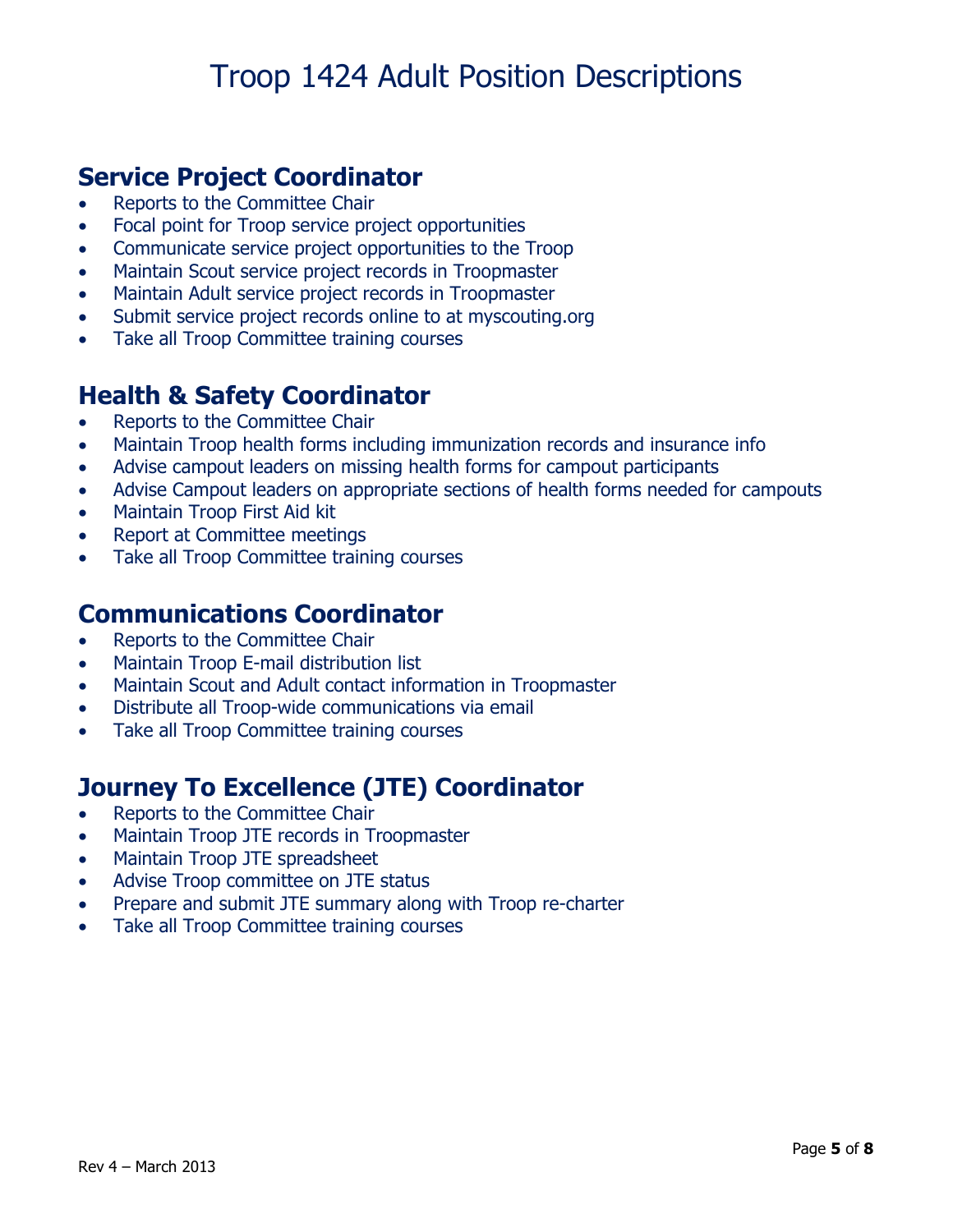#### **Webmaster**

- Reports to the Committee Chair
- Maintain Troop website
- Maintain Troop facebook page
- Upload documents to Troop website
- Maintain Troop calendar on website
- Maintain Troop Flickr website for photo archive
- Maintain Troopmaster software and license information
- Work with Youth historian on electronic archival of historical documents
- Take all Troop Committee training courses

### **Individual Event Planner (Various Events)**

- Reports to the responsible Committee lead depending on event being planned (e.g. Garage sale reports to Fundraising coordinator)
- Plans details of a specific Troop event (service project, fundraising event, Scout fair, etc)
- Complete checklist for specific event being planned and review with responsible Committee lead regularly during planning process
- Report to the Committee on planning for event and feedback from event once complete
- Not a standing Committee position so Committee training is not required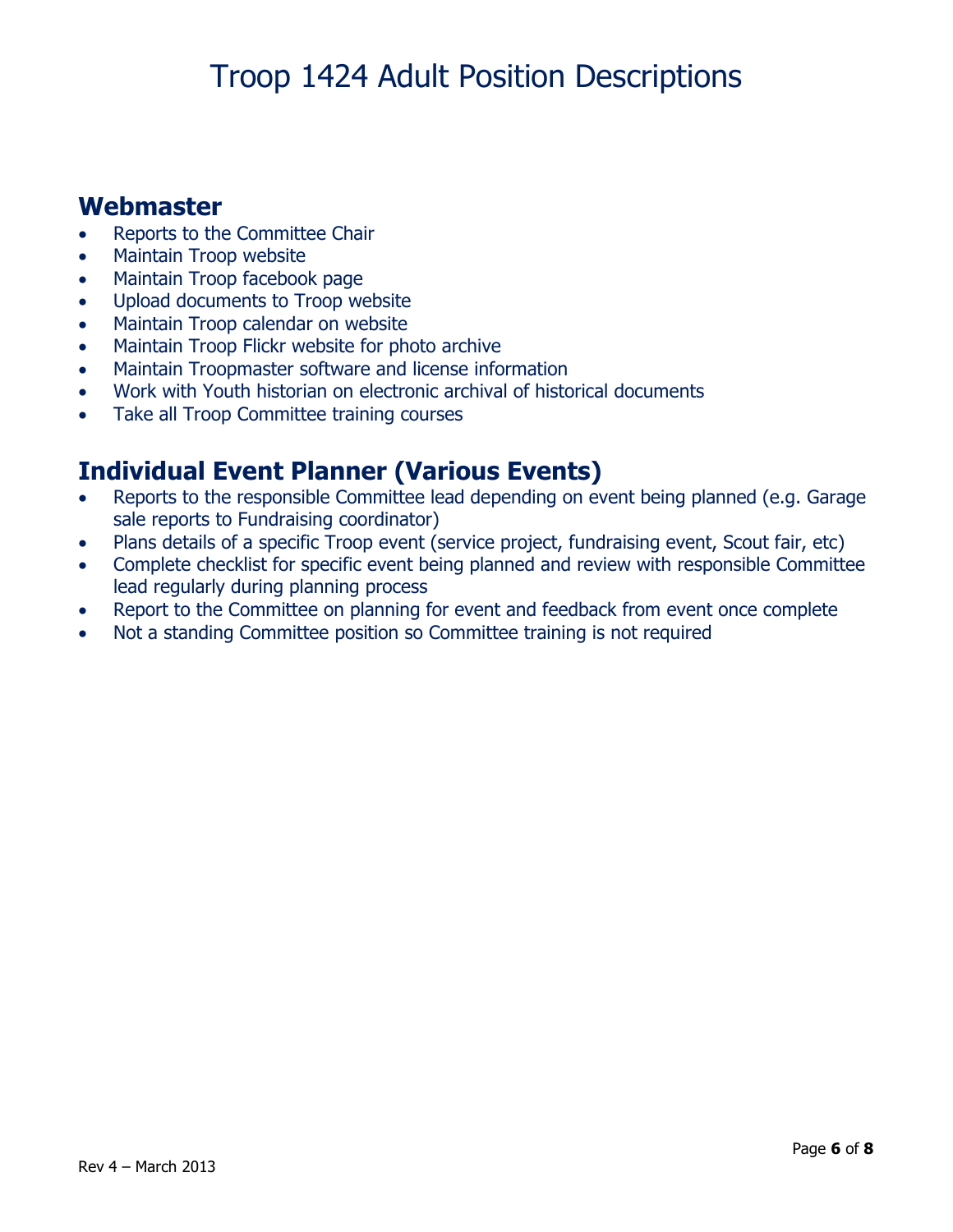#### **Scoutmaster**

- Train and quide youth leaders
- Work with other responsible adults to bring Scouting to boys
- Use the methods of Scouting to achieve the aims of Scouting
- Meet regularly with the PLC for training and coordination of Troop activities
- Mentor the SPL and ASPL on planning for Troop meetings
- Mentor the SPL and ASPL on preparation for the annual Youth Planning conference
- Be mindful of Youth Protection and Two-Deep leadership at all Troop activities
- Attend Troop committee meetings
- Conduct Scoutmaster conferences for all rank advancements
- Review all merit badge cards for completeness and Scout knowledge of subject
- Delegate responsibility to other adults and assistants
- Supervise Troop elections for Order of the Arrow
- Build a strong program by using proven methods presented in Scouting literature
- Handout rank and achievements at Courts of Honor
- Attend Troop campouts
- Conduct Introduction to Leadership Skills Troop (ILST) training for Youth immediately following semi-annual Troop elections
- Identify future SPL and ASPL candidates and prepare them to stand for election
- Participate in New Parent Orientation presentations
- Take all Scoutmaster training courses

### **Assistant Scoutmaster(s)**

- Reports to the Scoutmaster
- Assist the Scoutmaster with training and guidance of youth leaders
- Mentor the Senior Patrol Leader (SPL) and Asst Senior Patrol Leader (ASPL) on planning for Troop meetings
- Step in for the Scoutmaster at Troop events when required
- Work with assigned Patrol to train and guide the Patrol Leader and Assistant Patrol Leader
- Attend Troop committee meetings
- Assist with Scoutmaster conferences for all rank advancements
- Assist the Scoutmaster with rank advancements
- Assist the Scoutmaster with merit badge reviews
- Attend Troop campouts
- Work with the Scoutmaster in assigned role(s) to deliver the Scouting program to boys
- Be mindful of Youth Protection and Two-Deep leadership at all Troop activities
- Organize First Class Emphasis (FCE) program
- Take all Scoutmaster/ASM training courses